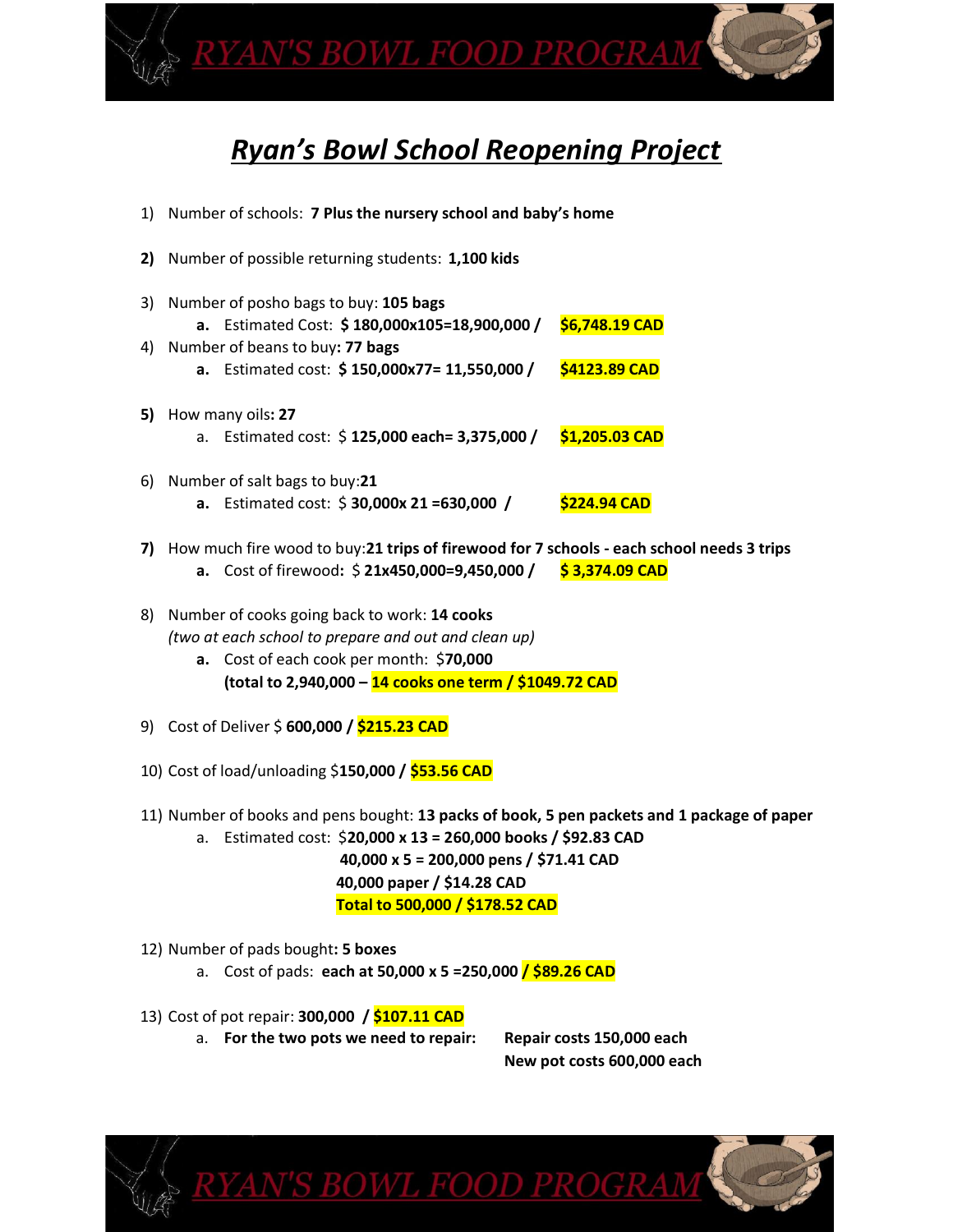

- **14)** Number of orphans needed for school fee's: **58 total** 
	- a. Cost of school fee per child

| <b>Cyrus fees</b>                 | 600,000 |  |
|-----------------------------------|---------|--|
| Emma                              | 600,000 |  |
| Easter                            | 500,000 |  |
| Christine                         | 500,000 |  |
| Kenneth                           | 600,000 |  |
| Shifa                             | 500,000 |  |
| Joshua                            | 502,000 |  |
| Babirya Husinah 502,000           |         |  |
| Kato Kuraish 502.000              |         |  |
| <b>Maureen</b>                    | 150,000 |  |
| Total: 4,956,000 / \$1,769.52 CAD |         |  |

#### **Primary school fee for 48 children(orphans) is 50,000 for tests, weekend lessons and supplies**

**Primary = \$2,400,000**

b. Cost of total school fee: **7,345,000 / \$2622.51 CAD term one for 58 orphans**

#### **15)** Number of children with high-risk medical conditions: **10 children**

- a. List of types of medical conditions:
	- i. Malaria: we need du-cotecxin, coartem tab , Panadol
	- ii. Cold/flu: amoxy cap, prednisolone, pen.v tab, kabuti syurp, vitamin B Complex, vitamin C,
	- iii. Cyrus's spinal pain medication: pregabalin, osteoflex
	- iv. Diabetes : Insulin
	- v. Mercy's medication: Carbamazepine and B.TONE covidex
- b. Estimated medication price: Total: 263,000 / \$93.94 CAD

| Duo-Cotecxin          | 10 Packets | 15000   |
|-----------------------|------------|---------|
| Coartem Tab           | 10 Packets | 4000    |
| <b>B.TONE</b>         | 5 Packets  | 9,000   |
| Carbamazepine         | 5 packets  | 10,000  |
| Amoxy Cap             | 10 Packets | 6000    |
| Vitamin B Complex Tab | 10 Packets | 2000    |
| Panadol Tab           | 10 Packets | 2500    |
| Prednisolone Tab      | 10 Packets | 3000    |
| Covidex               | 10         | 30,000  |
| Vitamin C             | 10 Packets | 6000    |
| Pen. V Tab            | 10 Packets | 6000    |
| Kabuti Syurp          | 10 Packets | 3000    |
| Insulin Mixtard       | 3 Packets  | 22000   |
| Pregabalin and        |            |         |
| osteoflex             |            | 150,000 |